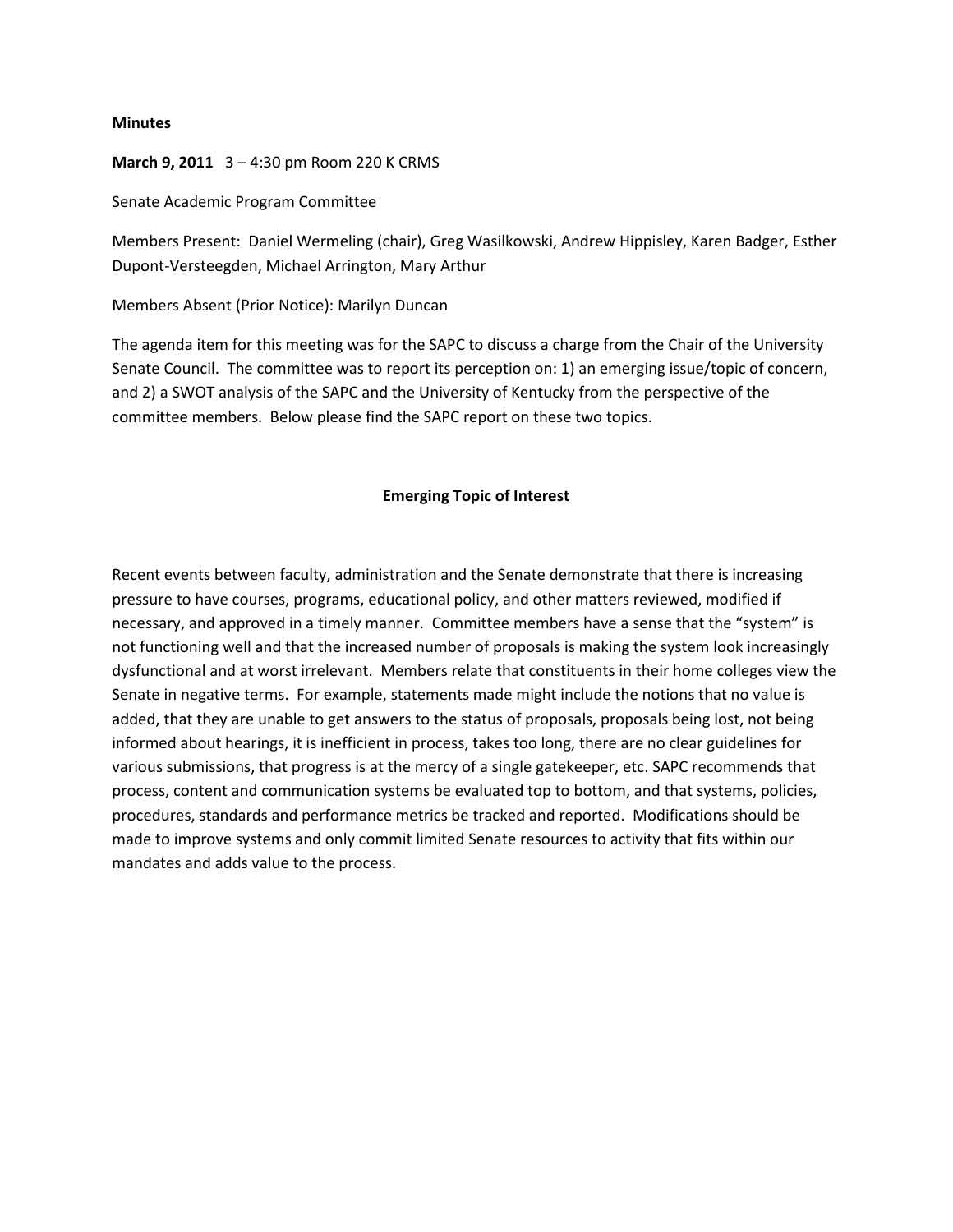# **SWOT Analysis**

#### **Senate Academic Programs Committee**

#### Strengths:

- Good representation of expertise with broad areas of University programs, i.e., diverse faculty
- Thoughtful and productive discussions
- Timely review of the applications received
- Prevention of duplication of resource
- Review for inclusivity in proposed interdisciplinary programs
- Ensuring quality of program evaluation

#### Weaknesses:

- Lack of timely progress of program applications through the entire system and to the committee
- Apparent lack of clear guidelines for applicants of information required for review and approval
- Appearance of lack of transparency of processes
- No clear guidelines for review process
- Appearance of review redundancy for processes

## Opportunities:

- Development of a more standardized format for applications, to ensure that all necessary information is included and thus to expedite the review process
- Development of criteria for review to ensure appropriate quality evaluation and progression through the pipeline
- Change some Senate rules so that minor changes and deletions/suspensions can be done by electronic evaluation and voting
- Senate and committee self-assessment and strategic planning to establish goals
- Develop electronic systems to minimize use of paper

## Threats:

- Loss of good will and congenial relationships with fellow faculty members, due to prolonged timeframe of the review process for applications (mainly before they reach the SAP).
- Loss of confidence in the value of the review process, by committee members and other faculty members, due to unclear guidelines and prolonged timeframe of application review.
- Delay of initiation of valuable programs, due to issues mentioned above
- Loss of competitive edge in the academic marketplace due to bureaucratic delays or lost time
- Discouragement in development of new ideas/programs due to ambiguous expectations/cumbersome process